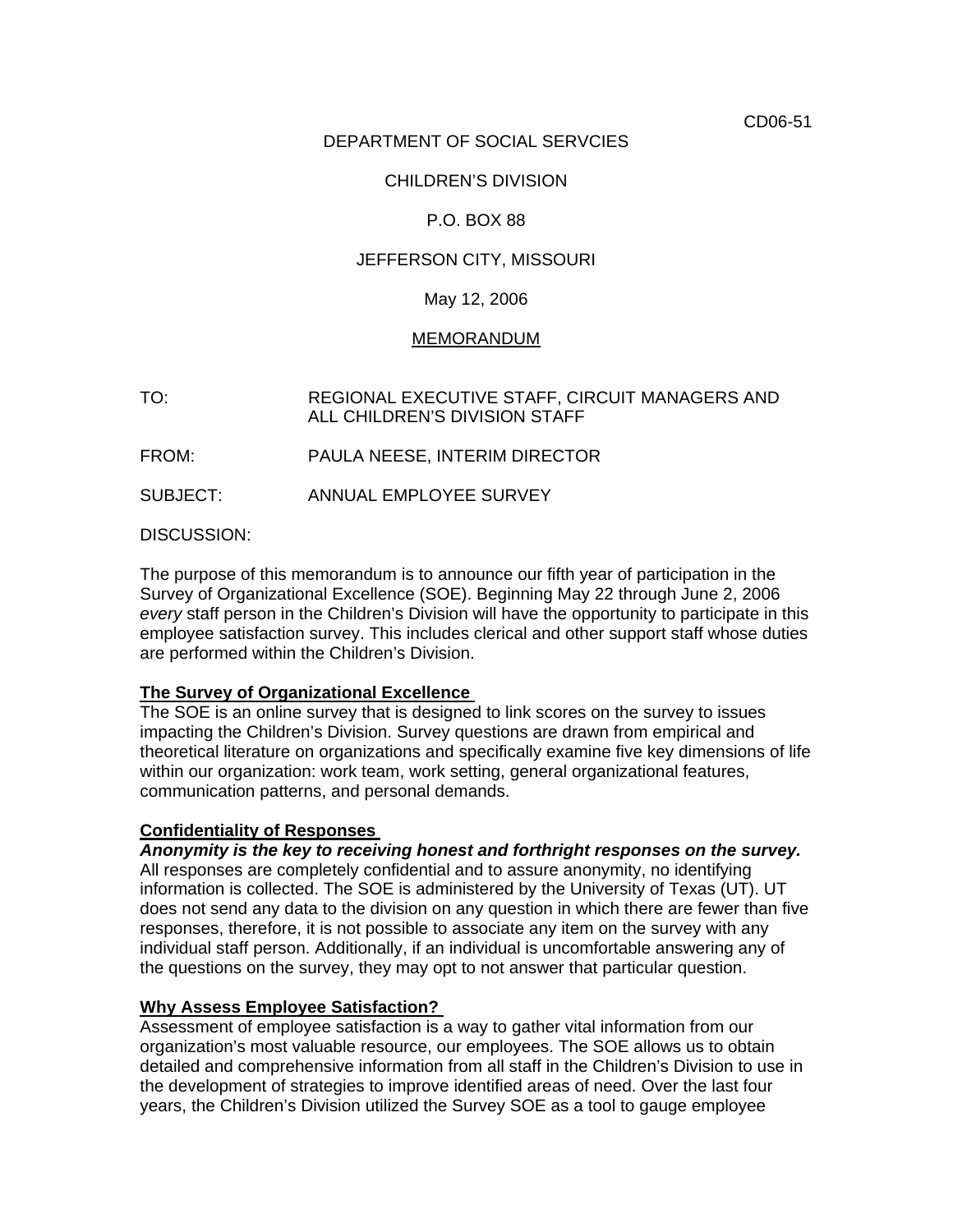perceptions about critical areas of their work environment. Benchmark data from previous years will be used as a comparison for this year's data.

### **Response Rate**

## **Response Rate Over Time**



*\*Over the past four years our response rate has increased from 17% to 70%. This year our goal is to achieve a response rate of 85%. The better the response rate the better the assessment of the Division as a whole.* 

# **Administration of the SOE**

On May 22, 2006, all Children's Division staff will receive an email from the University of Texas inviting them to take the SOE. The email will contain an internet link to the survey site. Staff may take the survey anytime from May 22 through June 2, 2006. The SOE can be accessed directly email system any computer that is connected to the internet. Feel free to complete the SOE at your work terminal on work time or from home, a public library or any other location that has internet access. The survey takes approximately 20 minutes to complete.

Circuit and Regional Administrators are expected to encourage all levels of staff to participate in the survey. This includes ensuring staff have access to a work computer and are allowed sufficient time and privacy in which to take the survey in a confidential manner.

### **How will Information from the SOE Be Utilized?**

The assessment of employee satisfaction is connected to a larger purpose, the development of strategies to improve identified areas of need. Last year's results were reviewed by the Division Director, Regional Administrators, Circuit Managers, and frontline staff. SOE data from 2003, 2004 and 2005 was used in a variety of ways to evaluate circuits, programs, and pilots.

Data from the SOE will be posted on the intranet by July 1, 2006. All levels of staff have the responsibility to review these findings in their CQI meetings and recommend strategies that address the identified areas of need. Additionally, the regional QA Specialists will develop regional presentations on the SOE results.

### **An Open Invitation**

We are very excited about utilizing the SOE to obtain feedback about the Children's Division from all levels of staff. The decision to continue participation in this process is driven by our ongoing commitment to improve the quality of organizational life for our employees as well as the quality of services that we provide to children and families. As with any other type of survey, please feel free to complete the SOE during work time. Your thoughtfulness and honesty in your responses are critical to our organizational improvement.